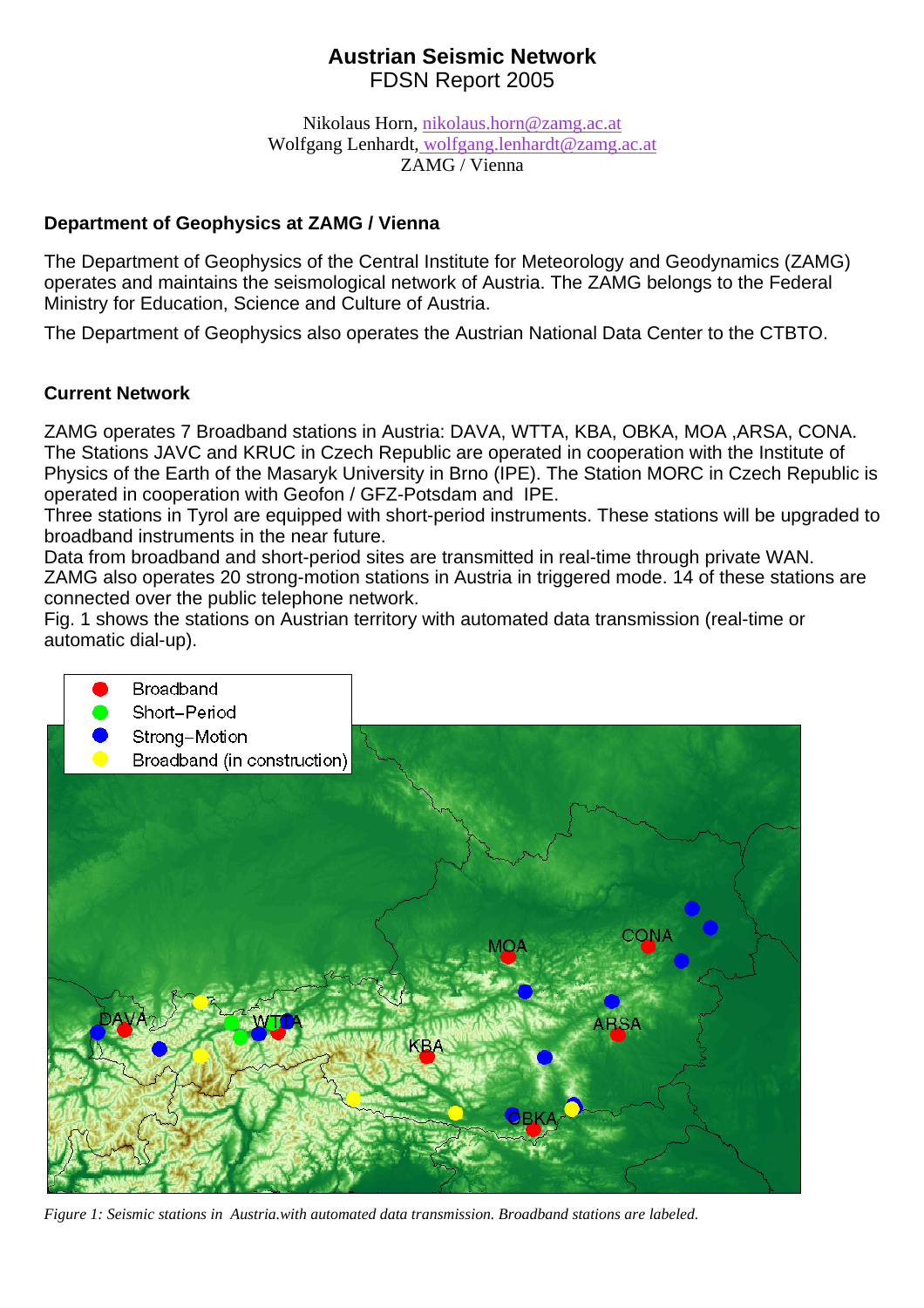Two Interreg IIIa projects, one concerning South Tyrol (Northern Italy) and one involving Friuli/Venezia/Guillia Romana (Northeastern Italy) provide the funding for the installation of five new stations on Austrian territory. The construction of these broadband stations, marked yellow in Figure 1, will be completed in 2006.

With the exemption of the Conrad Observatory, waveform data from all the stations listed in Table 1 can be accessed via AutoDRM and the data are available upon request via orb2orb (Antelope) or SeedLink.

|                        | Code        | Latitude | Longitude | <b>Elevation</b> | <b>Instrument</b>                   |
|------------------------|-------------|----------|-----------|------------------|-------------------------------------|
| <b>Broadband</b>       |             |          |           |                  |                                     |
| Arzberg                | <b>ARSA</b> | 47.2505  | 15.5232   | 577              | STS-2, Quanterra<br>Q380            |
| Conrad<br>Observatory* | <b>CONA</b> | 47.9297  | 15.8611   | 1044             | STS-2, Quanterra<br>Q380            |
| Damüls                 | <b>DAVA</b> | 47.2867  | 9.5833    | 1602             | STS-2, Quanterra<br>Q380            |
| Hochobir               | <b>OBKA</b> | 46.5092  | 14.5489   | 1075             | STS-2, EpiSensor,<br>Quanterra Q680 |
| Hochobir               | <b>OBKA</b> | 46.5092  | 14.5489   | 1075             | STS-2, EpiSensor,<br>Quanterra Q680 |
| Kölnbreinsperre        | <b>KBA</b>  | 47.0784  | 13.3447   | 1721             | STS-2, FBA23,<br>Quanterra Q680     |
| Molln                  | <b>MOA</b>  | 47.8495  | 14.2659   | 572              | STS-2, Quanterra<br>Q380            |
| Wattenberg             | <b>WTTA</b> | 47.2638  | 11.6363   | 1764             | STS-2, EpiSensor,<br>Quanterra 4120 |
| <b>Short-period</b>    |             |          |           |                  |                                     |
| Moosalm                | <b>MOTA</b> | 47.3448  | 11.1037   | 1575             | S13, SPCMU                          |
| St.Quirin              | <b>SQTA</b> | 47.2205  | 11.2087   | 1307             | S13, SPCMU                          |
| Walderalm              | <b>WATA</b> | 47.3357  | 11.5763   | 1492             | S13, SPCMU                          |

*Table 1:Summary of seismic stations in Austria. Only stations with continuous data transmission are listed here. \*currently not accessible from the outside world, for internal use only*

### **Data Exchange in Real-Time**

Real-time data from station DAVA, WTTA, KBA, OBKA and MOA are transferred to the ORFEUS data center by ORB-ORB connection and are included in the Virtual European Broadband Seismograph Network (VEBSN).

Table 2 summarizes the real-time data-exchange with neighbouring institutions.

| <b>Institution</b>   | <b>Country</b>        | <b>Protocol</b> |  |
|----------------------|-----------------------|-----------------|--|
| IPE / Brno           | <b>Czech Republic</b> | <b>ORB</b>      |  |
| ARSO / Ljubljana     | Slovenia              | <b>ORB</b>      |  |
| <b>UDS</b> / Trieste | Italy                 | <b>ORB</b>      |  |
| OGS / Udine          | Italy                 | <b>ORB</b>      |  |
| Geofon / Potsdam     | Germany               | SeedLink        |  |